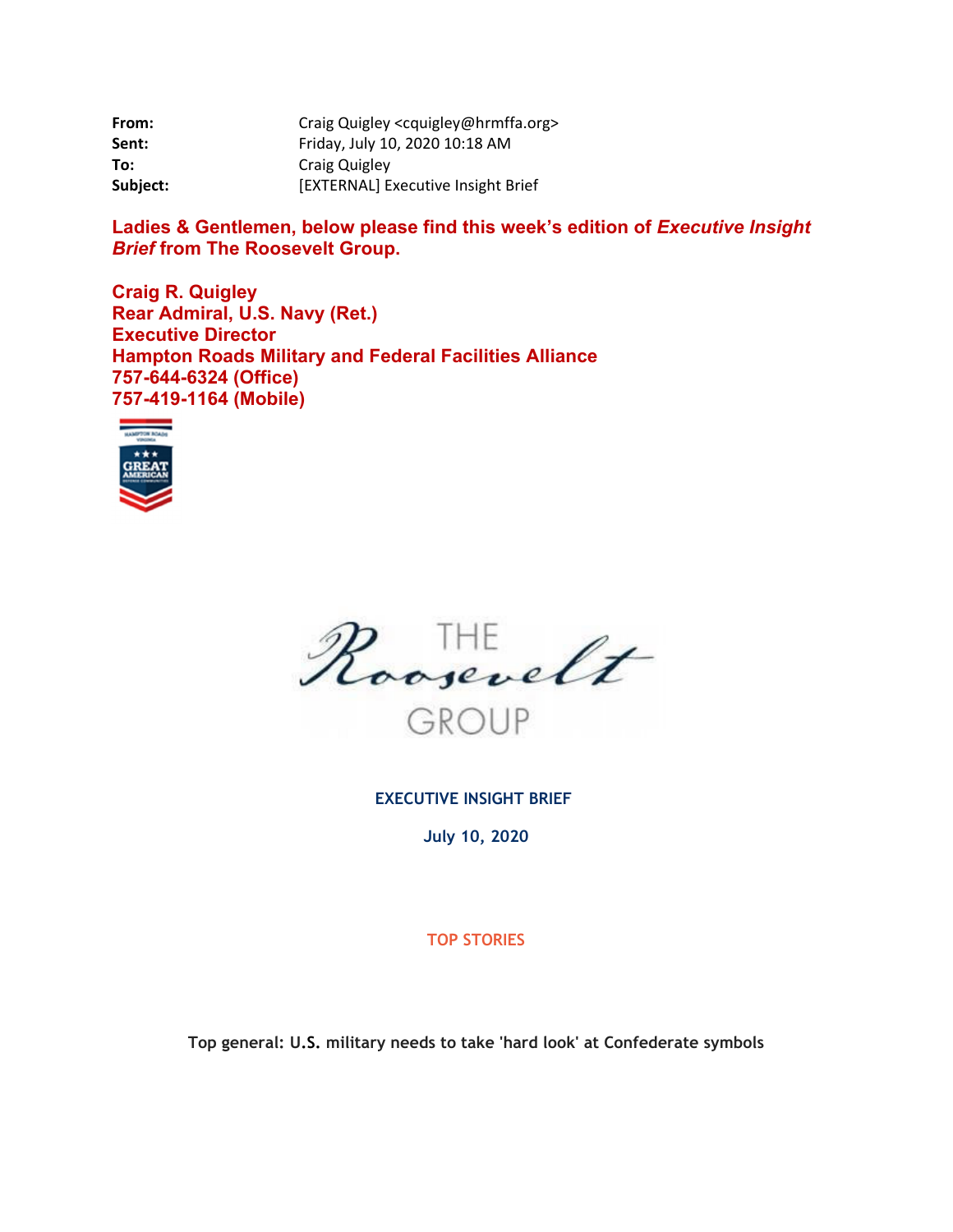The top general in the United States said Thursday the U.S. military must take a "hard look" at Confederate symbols on its installations.

"The Confederacy  $-$  the American Civil War was fought, and it was an act of rebellion," Joint Chiefs of Staff Chairman Gen. Mark Milley said. "It was an act of treason at the time against the Union, against the stars and stripes, against the U.S. Constitution, and those officers turned their back on their oath."

"Now, some have a different view of that. Some think it's heritage. Others think it's hate," he added.

### **Esper announces leak investigation at Pentagon**

WASHINGTON - U.S. Defense Secretary Mark Esper has ordered an investigation into leaks of both classified and unclassified material to media, he told members of the House Armed Services Committee during a Thursday hearing. The secretary brought up what he called an aggressive effort to pursue leaks after a series of what he called "bad leaks" in the fall. "I've launched an investigation that is underway to go after leaks, whether it's of

classified information or unclassified information that is sensitive and also, you know, unauthorized discussions with the media," Esper said. "All those things, again, hurt our nation's security. They undermine our troops, their safety. They affect our relations with other countries. They undermine our national policy."

## **How Police Secretly Took Over a Global Phone Network for Organized Crime**

Police monitored a hundred million encrypted messages sent through Encrochat, a network used by career criminals to discuss drug deals, murders, and extortion plots. Something wasn't right. Starting earlier this year, police kept arresting associates of Mark, a UK-based alleged drug dealer. Mark took the security of his operation seriously, with the gang using code names to discuss business on custom, encrypted phones made by a company called Encrochat. For legal reasons, Motherboard is referring to Mark using a pseudonym.

Because the messages were encrypted on the devices themselves, police couldn't tap the group's phones or intercept messages as authorities normally would. On Encrochat, criminals spoke openly and negotiated their deals in granular detail, with price lists, names of customers, and explicit references to the large quantities of drugs they sold, according to documents obtained by Motherboard from sources in and around the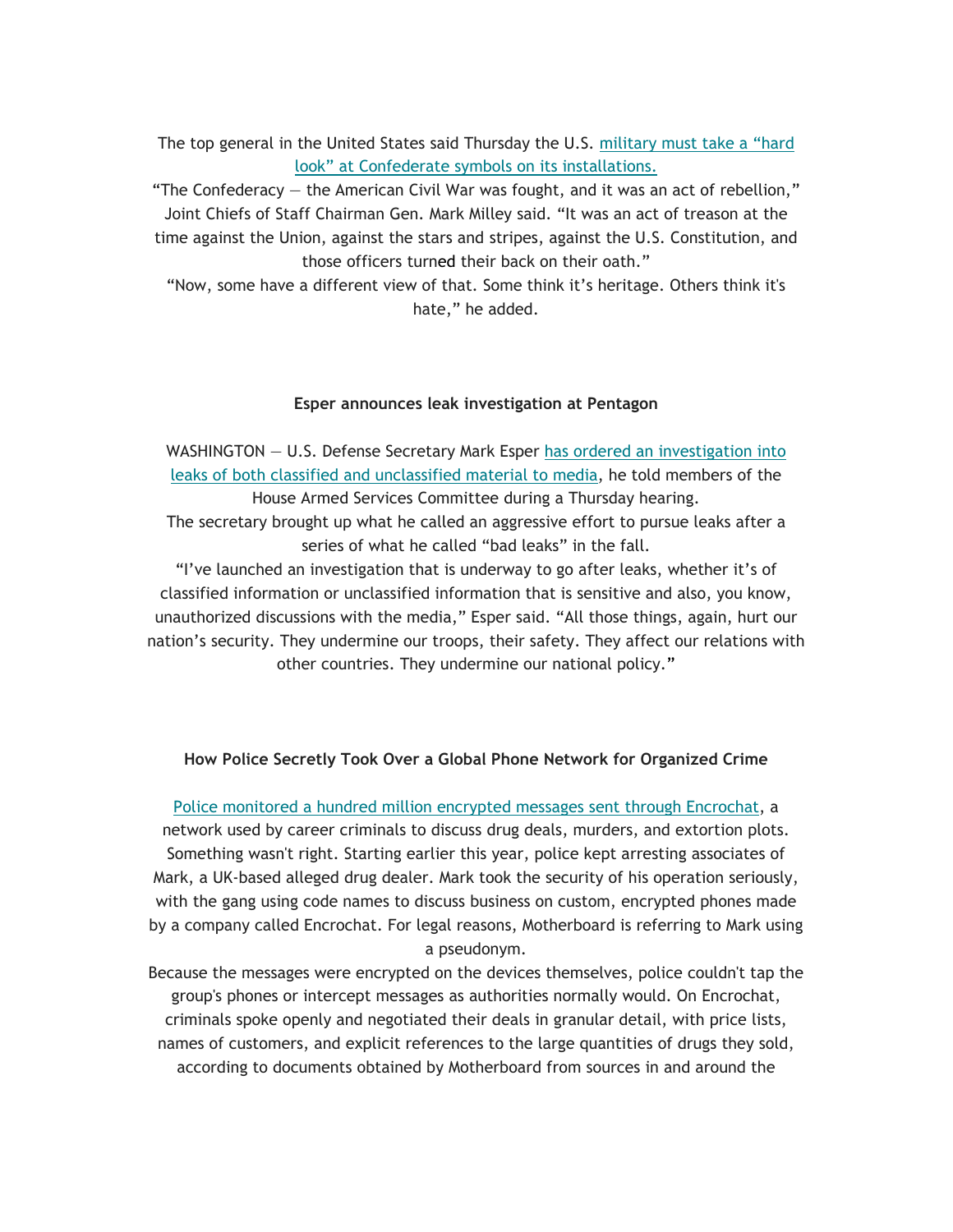criminal world.

# **U.S. State Department OKs possible \$23 billion sale of F-35s to Japan**

WASHINGTON (Reuters) - The U.S. State Department said on Thursday it had approved the possible sale of 105 Lockheed Martin (LMT.N) F-35 fighter jets to Japan at an estimated cost of \$23 billion.

The Japanese request included 63 F-35A and 42 F-35B aircraft, 110 Pratt and Whitney RTX.N F135 engines, and related equipment, it said, and implementation of the proposed sale, including technical support and training, would take 25 years. "It is vital to U.S. national interest to assist Japan in developing and maintaining a strong and effective self-defense capability," the State Department said, adding that the proposed sale would not change the military balance in the region. F-35 jets are made at a Lockheed Martin factory in Fort Worth, Texas, but allies assemble jets for themselves at two final assembly and check out facilities in Japan and Italy.

## **Pentagon reform boss on eliminating entire office: 'This is a guaranteed failure'**

WASHINGTON — The Pentagon's chief management officer has pushed back on congressional plans to eliminate her office, warning that doing so now guarantees the failure of reform efforts at the department.

In an exclusive interview with Defense News, Lisa Hershman, who was confirmed as the CMO in December 2019, stressed that any serious reform effort at the Defense Department requires a full-time official focused on it, one with high-level authority to make choices and force change.

"Here's the thing: Congress has a choice to make," Hershman said Tuesday. "It's really about how serious Congress is about reform. And I mean real reform, where we're moving not only big numbers, but making fundamental changes in how we do business." "It's hard. It's uncomfortable. It's difficult for people," she added. "So, they have a choice."

Her comments come a week after the House Armed Services Committee agreed with its Senate counterpart that the CMO's office is not working as intended and should be eliminated. Both committees put such language in their versions of the National Defense Authorization Act, although with different details.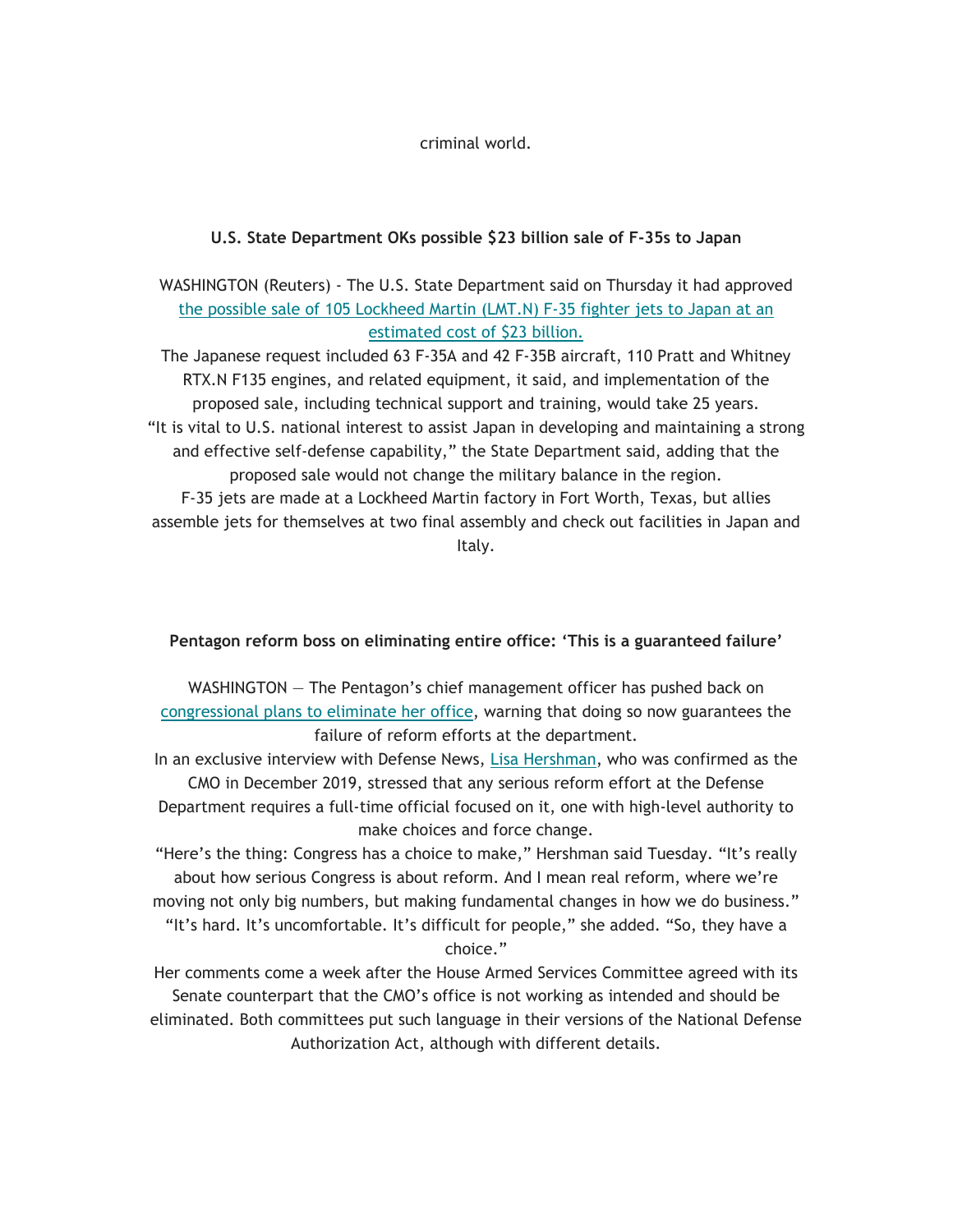### **Lasers could replace sailors in peeling old paint off ships**

Who among the Navy's best and brightest hasn't at some point earlier in their enlisted career been forced to scrape rusting, dilapidated paint from the various corners of the service's aging fleet of vessels? Hardly anyone, perhaps, until now.

The Naval Undersea Warfare Center Division, in partnership with industry, has discovered that laser ablation may be the key to removing hazardous paint and other coatings from ships' surfaces in a cheaper, faster way than conventional methods, more commonly known as sailor scut work.

Chipping paint has, in essence, served as a torturous form of labor since the Navy made the switch from wood to metal ships.

"The average ship requires enough chipping and painting annually to keep 16 sailors busy full time," reported the LA Times.

#### **THIS DAY IN HISTORY**

### 455

455 Roman military commander Avitus is proclaimed emperor of the Western Roman Empire

### 660

 Battle of Hwangsanbeol: At Nonsan, China a 50,000 strong Silla force led by general Kim Yu-shin annihilate the army of Baekje and kill their leader general Gyebaek

711

Berbers under Tarik-ibn Ziyad occupy North Spain

#### 1357

Charles IV, Holy Roman Emperor, assists laying the foundation stone of Charles Bridge in Prague

1371

Pope Gregory XI names Arnold II of Horne as bishop of Utrecht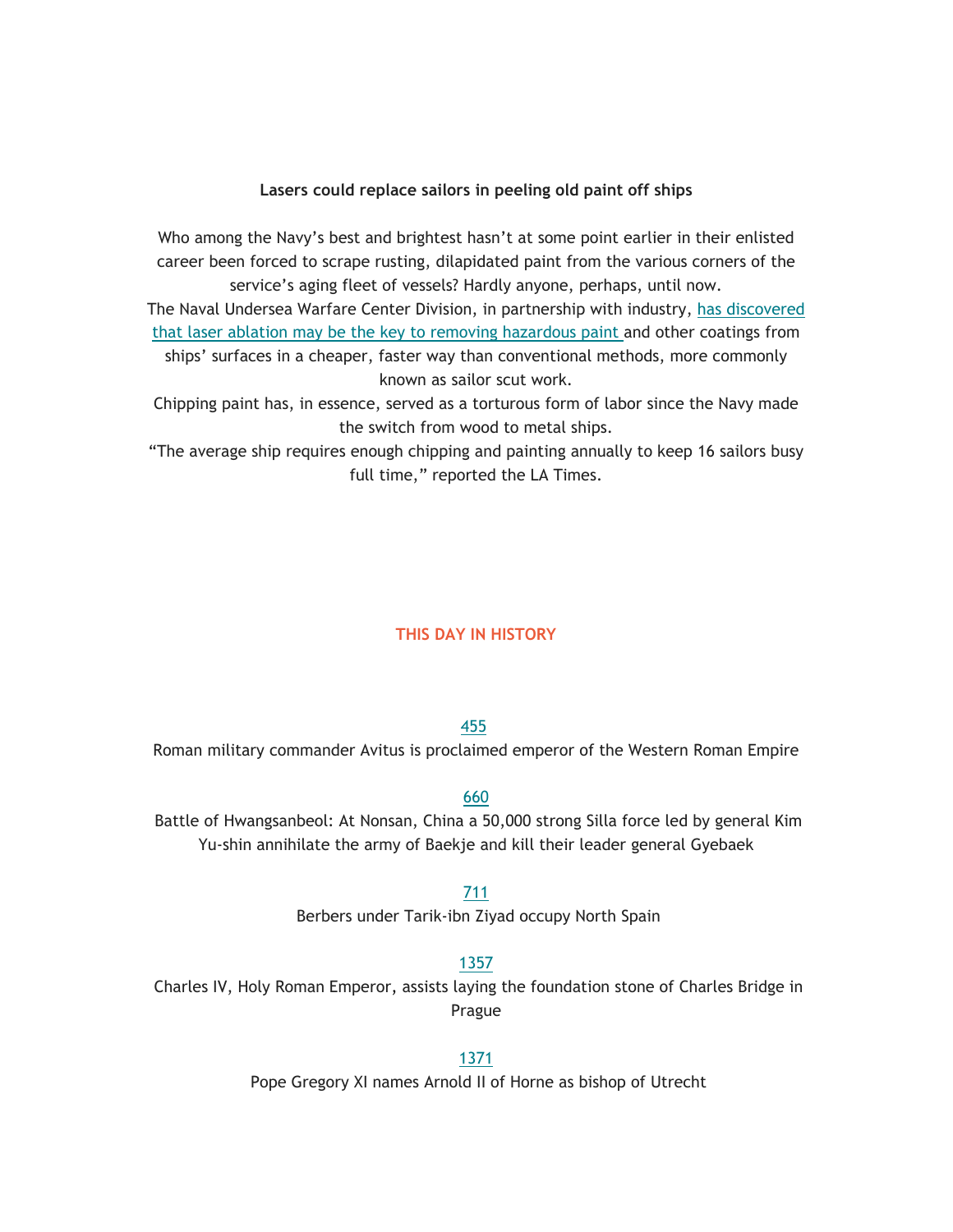1386 Battle at Sempach: Swiss beat Duke Leopold III of Austria

# **LOOK AHEAD**

**The House Appropriations Committee holds a markup of FY2021 appropriations for Interior, Environment, and Related Agencies; and Legislative Branch.**  9:00 AM EDT on 07/10/2020 1100 Longworth House Office Building House Appropriations Committee 202-225-2771

**Army Maj. Gen. Lonnie Hibbard, commander of the Army Center for Initial Military Training in Fort Eustis, Va.; and Air Force Maj. Gen. Andrea Tullos, commander of the Second Air Force at Keesler Air Force Base, Miss., hold a briefing, beginning at 1 p.m., (via phone) on training efforts during the COVID-19 pandemic.**  1:00 PM EDT on 07/10/2020 The Pentagon, Briefing Room 2D972 703-697-5131 Livestream at [https://www.defense.gov/Watch/Live-Events/](https://www.defense.gov/Watch/Live-Events)

**The National Security Institute hosts a discussion with Sen.** Angus King **(I-Maine), cochair of the Cyberspace Solarium Commission, about the commissions new report released in March and the future of its recommendations**. Register online. 1:00 PM EDT on 07/10/2020 Participants:

- Sen. Angus King (I-Maine)
- Mark Montgomery, executive director, Cyberspace Solarium Commission

**The House Foreign Affairs Europe, Eurasia, Energy and the Environment Subcommittee holds a hearing on "With American Lives on the Line, Lessons for**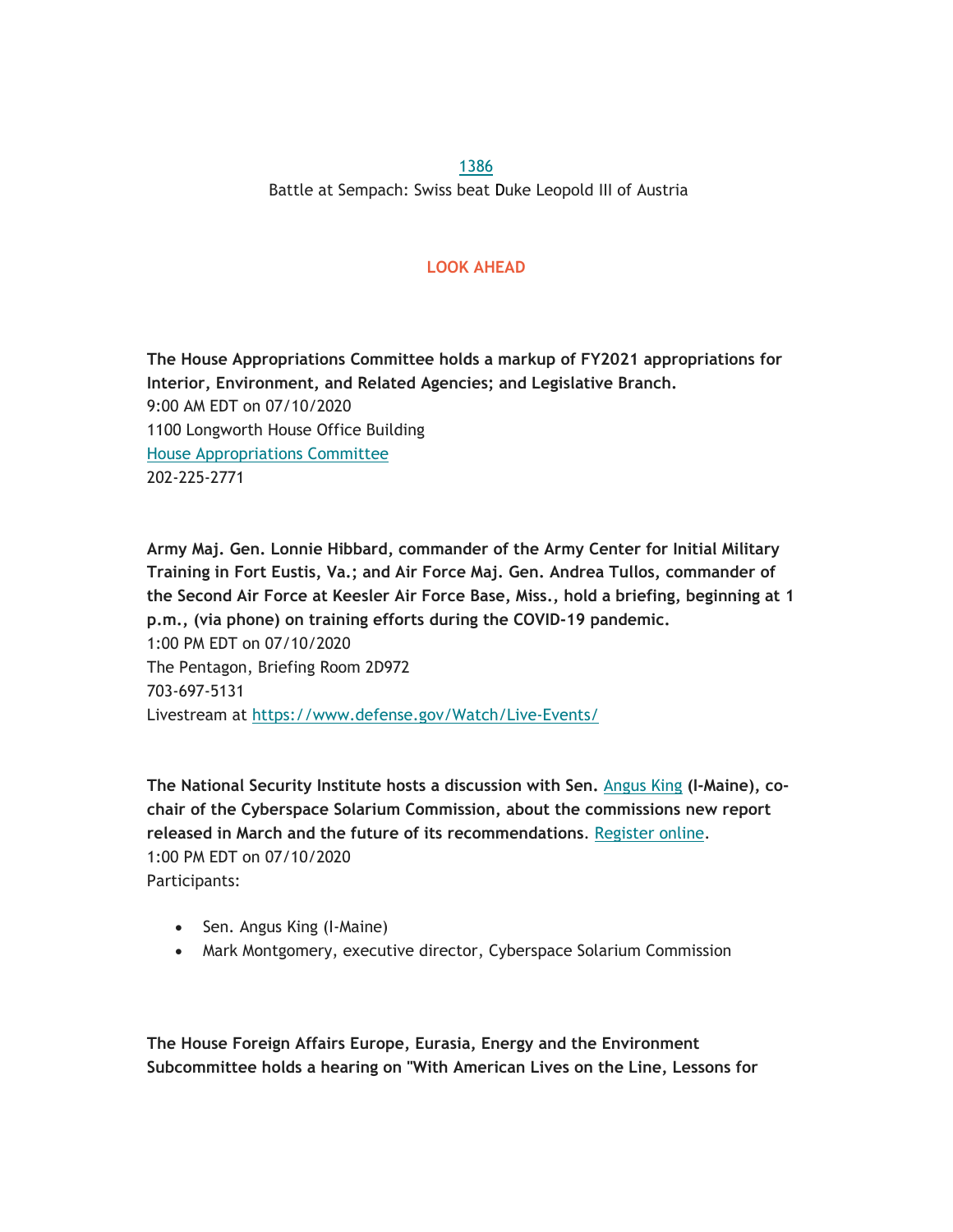# **Managing the Russia Threat."**  2:00 PM EDT on 07/10/2020 House Foreign Affairs Committee Europe, Eurasia, Energy and the Environment 202-225-5021 Witnesses:

 Leon Panetta, Chairman of the Panetta Institute for Public Policy and former Defense secretary, CID director and White House chief of staff

**The Armed Forces Communications and Electronics Association holds a discussion via webinar, beginning at 3:30 p.m., on "how the Army Corps of Engineers Disaster Recovery Operations supports FEMA (Federal Emergency Management Agency)."**  3:30 PM EDT on 07/13/2020 703-631-6179 Webinar information is available at <https://www.eventbrite.com/e/acoe-support-of>fema-afcea-online-meeting-tickets-111164668516 Participants:

 Army Col. Eric McFadden, Deputy commander of the Army Corps of Engineers South Pacific Division

# **The National Defense Industrial Association Procurement Division holds a virtual meeting, beginning at 9 a.m.**

Highlights:

 $-1$  p.m.: Jim Smith, acquisition executive and director of special operations forces, acquisition, technology and logistics at the Special Operations Command, delivers keynote remarks

— 2 p.m.: Army Maj. Gen. Paul Chamberlain, deputy assistant secretary of the Army for financial management and comptroller, participates in a discussion on "Department of Defense Budget: The Black Swan Events of 2020"

9:00 AM EDT on 07/14/2020

[esocha@ndia.org](mailto:esocha@ndia.org) 

703-247-2579

Evamarie Socha; Event is closed press. RSVP required. Information on the event is available at [https://www.ndia.org/events/2020/7/14/0pc4-july-procurement-division-](https://www.ndia.org/events/2020/7/14/0pc4-july-procurement-division)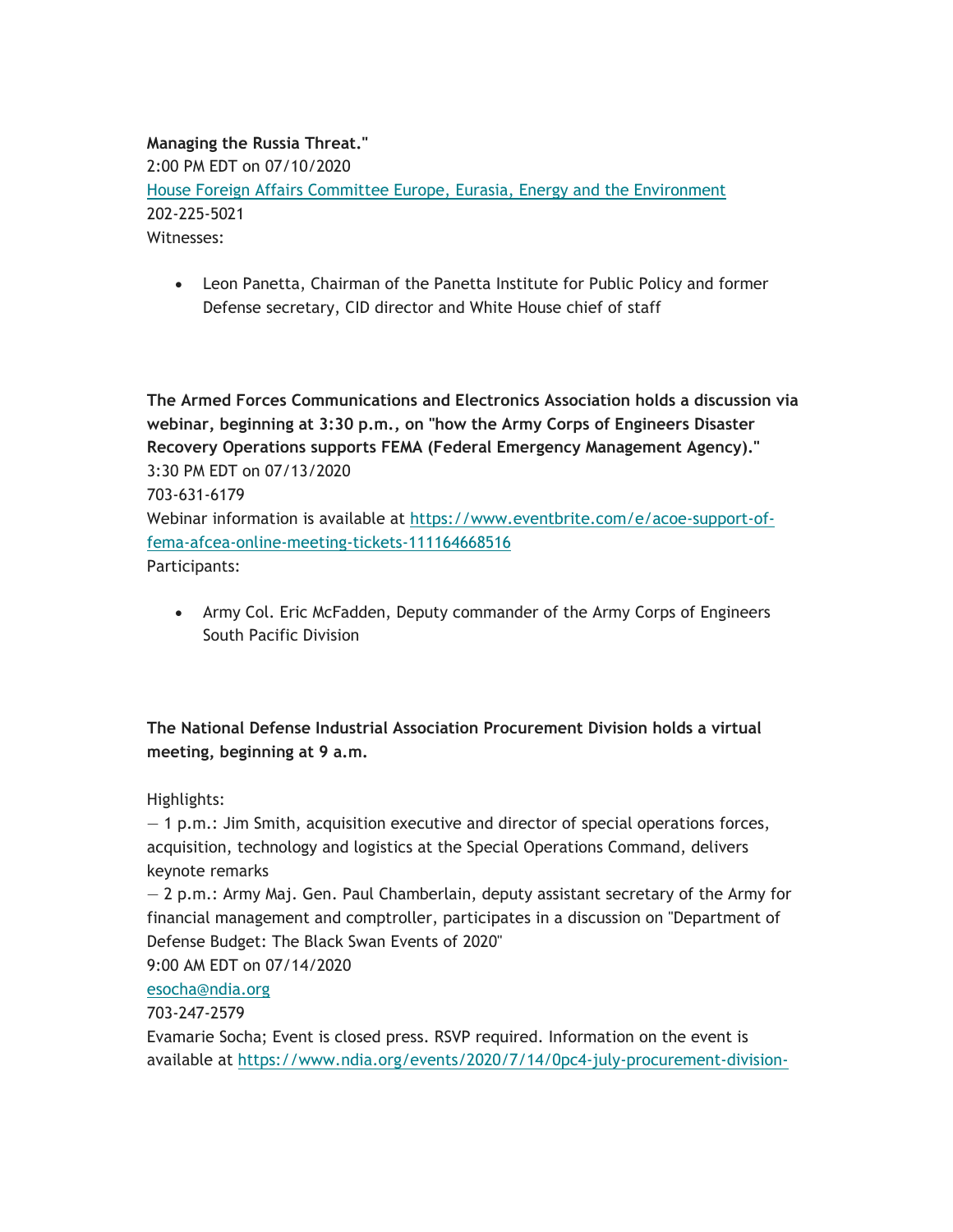#### meeting

**The Armed Forces Communications and Electronics Association holds its 2020 virtual Army Signal Conference, beginning at 10 a.m., with the theme "Data: The Ammunition of the Future Fight," July 14-16.** 

Highlights:

— 10:10 a.m.: Army CIO Lt. Gen. Bruce Crawford delivers remarks — 2:15 p.m.: Undersecretary of the Army James McPherson delivers keynote remarks — 3 p.m.: Army Lt. Gen. Stephen Fogarty, commanding general of the Army Cyber Command; and Ronald Pontius, deputy to the commanding general at the Army Cyber Command, deliver keynote remarks on "Data: Information Warfare" 10:00 AM EDT on 07/14/2020 703-631-6179 Information on the webcast is available at<https://www.afcea.org/event/armysignalconference>

**The House Homeland Security Oversight, Management and Accountability Subcommittee holds a hearing on "Reviewing Federal and State Pandemic Supply Preparedness and Response."** 

12:00 PM EDT on 07/14/2020 House Homeland Security Committee Oversight, Management and Accountability Subcommittee 202-226-2616 Witnesses:

- Craig Fugate, Former administrator of the Federal Emergency Management Agency and senior advisor for Blue Dot Strategies
- Chris Currie, Director of the Government Accountability Office's Homeland Security and Justice Team
- Mark Ghilarducci, Director of the California Office of Emergency Services

**The U.S. Navy Memorial hosts a livestreamed** discussion **with Assistant Secretary of the Navy for Research, Development and Acquisition James "Hondo" Geurts.**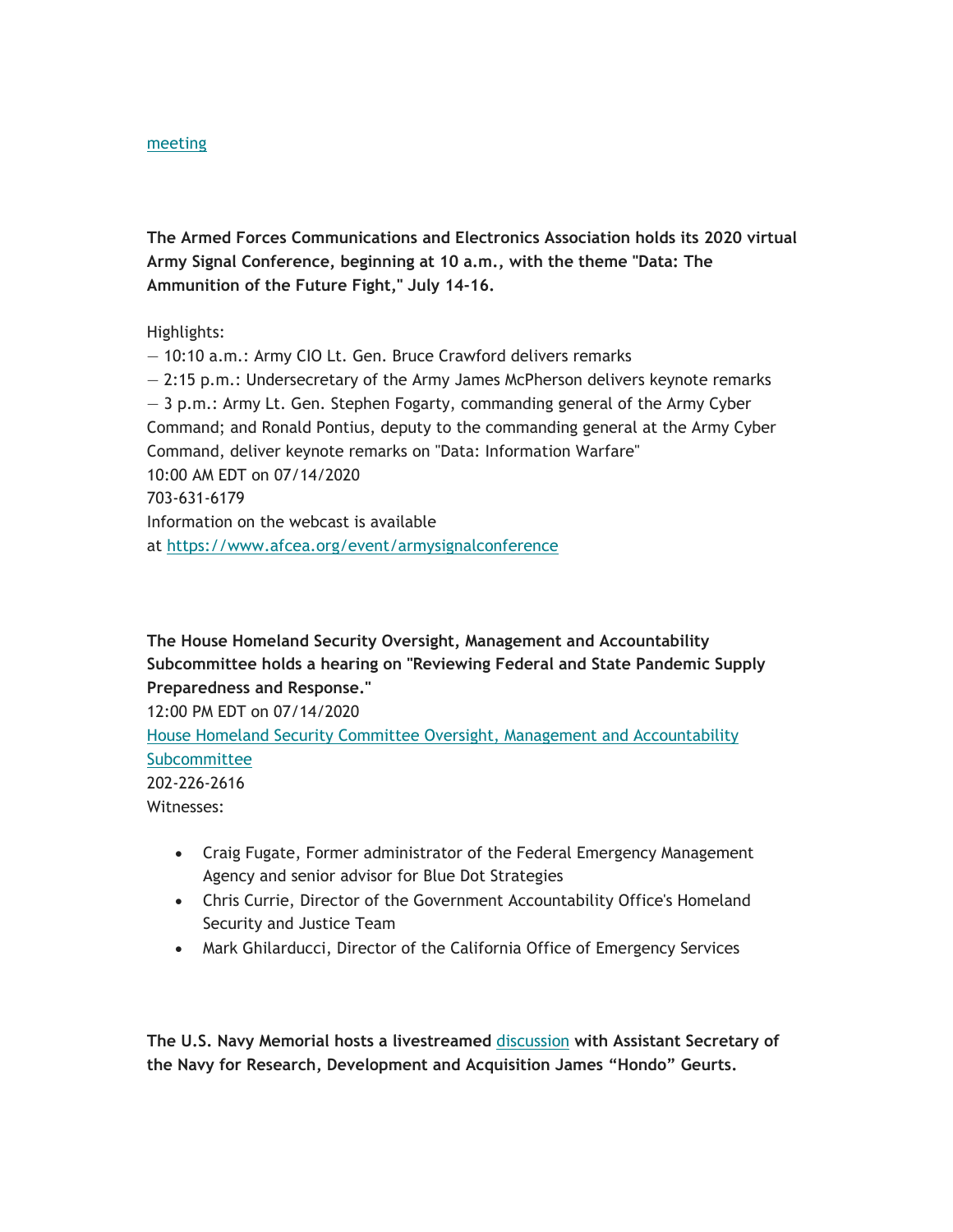3:00 PM EDT on 07/14/2020 RSVP

**The Air Force Association's Mitchell Institute for Aerospace Studies hold a "Nuclear Deterrence" webcast with Uzi Rubin, founder and former director of the Israel Missile Defense Organization.** 

12:00 AM EDT on 07/14/2020

[kgunzinger@safa.org](mailto:kgunzinger@safa.org)

# 571-263-5781

Kamilly Gunzinger; Start time is TBA. The event is by invitation only. Information on the webcast is available at <https://www.mitchellaerospacepower.org/events>

**The Heritage Foundation holds a webinar, beginning at 10:30 a.m., on "How To Make the Pentagon Work Better and Cost Less."** 

10:30 AM EDT on 07/15/2020 [lectures.seminars@heritage.org](mailto:lectures.seminars@heritage.org)  202-675-1761 Webinar information is available at <https://www.heritage.org/defense/event/webinar>how-make-the-pentagon-work-better-and-cost-less Participants:

- Former Defense Undersecretary for Personnel and Readiness Peter Levine, Senior research fellow at the Institute for Defense Analyses and author of "Defense Management Reform"
- Thomas Spoehr, Heritage Center for National Defense director

**The House Oversight and Reform Committee holds a hearing on** H.R. 7331 (116)**, the "National Cyber Director Act."**  12:00 PM EDT on 07/15/2020 House Oversight and Reform Committee 202-225-5051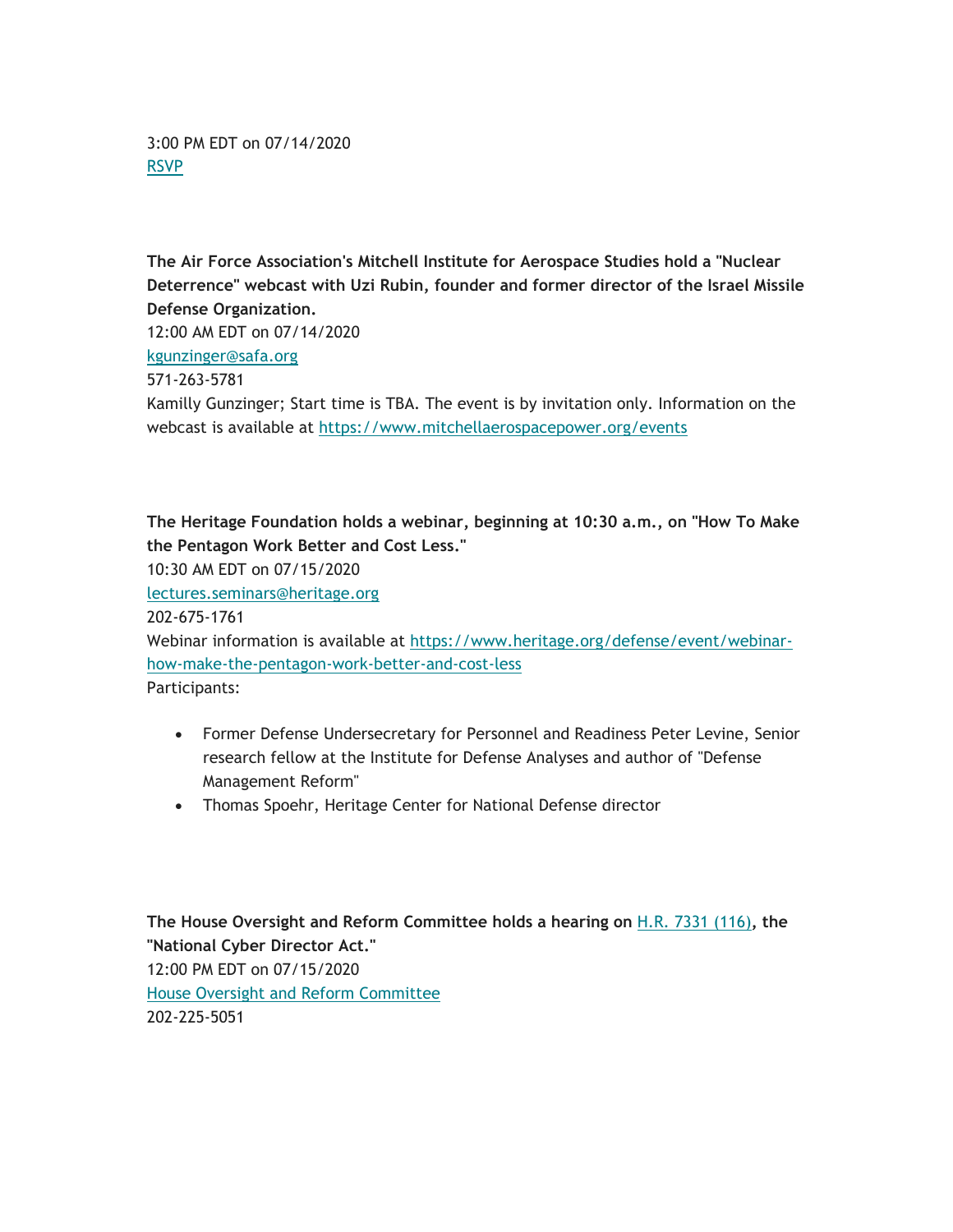**The Center for a New American Security holds its 2020 National Security Conference via webcast, beginning at 1 p.m., the third of a four-part series in the America Competes Summer Series.** 

## Schedule:

— Session on "Closing the Deal: National Security and Investment Scrutiny," focusing on foreign investments in U.S. artificial intelligence — Session on "Is Seeing Still Believing: Synthetic Media and Illiberal Uses of Technology," focusing on the difference between real and synthetic media 1:00 PM EDT on 07/15/2020 [cstevens@cnas.org](mailto:cstevens@cnas.org) 202-695-8166 Cole Stevens, or [comms@cnas.org](mailto:comms@cnas.org); Webinar information is available at<https://www.cnas.org/events/cnas-2020-national-security-conference>

**The Air Force Association's Mitchell Institute for Aerospace Studies hold a "Aerospace Nation" webcast with Lt. Gen. Timothy Haugh, commander of Sixteenth Air Force, commander of Air Forces Cyber and commander of Joint Force Headquarters-Cyber.**  12:00 AM EDT on 07/15/2020

[kgunzinger@safa.org](mailto:kgunzinger@safa.org)

571-263-5781

Kamilly Gunzinger; Start time is TBA. The event is by invitation only. Information on the webcast is available at <https://www.mitchellaerospacepower.org/events>

#### **Have a great weekend!**

\*\*The *Executive Insight Brief* is a compilation of articles of interest prepared by The

Roosevelt Group research team. This information is provided for situational awareness.